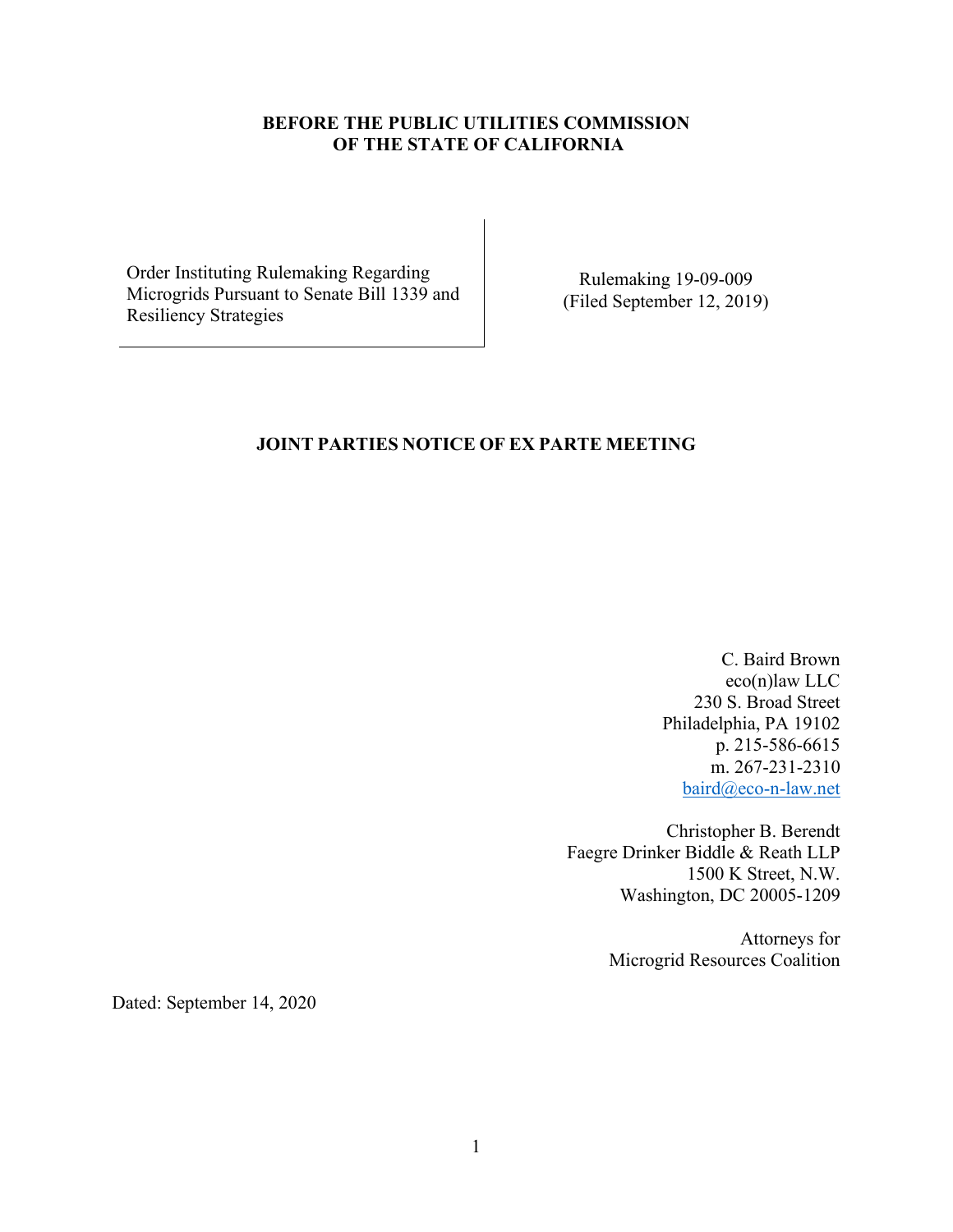## **BEFORE THE PUBLIC UTILITIES COMMISSION OF THE STATE OF CALIFORNIA**

Order Instituting Rulemaking Regarding Microgrids Pursuant to Senate Bill 1339 and Resiliency Strategies

Rulemaking 19-09-009 (Filed September 12, 2019)

## **JOINT PARTIES NOTICE OF EX PARTE MEETING**

In accordance with Rule 8.4 of the Rules of Practice and Procedure of the California Public Utilities Commission ("Commission"), the Joint Parties and interested organizations<sup>1</sup> hereby give notice of the following ex parte communication in the above-captioned proceeding. The communication occurred via Webex video conference on Wednesday, September 9, 2020 and lasted approximately 37 minutes.

The ex parte communication occurred between Advisor Joshua Huneycutt from President Batjer's Office and the following representatives from the Joint Parties and interested organizations: Allie Detrio of the Microgrid Resources Coalition & Reimagine Power, Baird Brown of the Microgrid Resource Coalition, Kurt Johnson of the Climate Center, Joseph Wiedman of Peninsula Clean Energy, Jana Kopyciok-Lande of Marin Clean Energy, Neal Reardon of

<sup>&</sup>lt;sup>1</sup> The Joint Parties consist of the following organizations: Microgrid Resources Coalition, The Climate Center, Peninsula Clean Energy, Marin Clean Energy, Sonoma Clean Power, East Bay Community Energy, 350 Bay Area, Local Government Sustainable Energy Coalition, GRID Alternatives, California Efficiency & Demand Management Council, Bioenergy Association of California, California Energy Storage Alliance, California Solar & Storage Association, National Fuel Cell Research Center, Solar Energy Industries Association, Clean Coalition, Green Hydrogen Coalition, ENGIE, Enel North America

Interested organizations that are not parties to the proceeding include: California Alliance for Community Energy, Resilience Plus, Indivisible Green Team California, Reimagine Power, Lorenzo Kristov, Chuck Roselle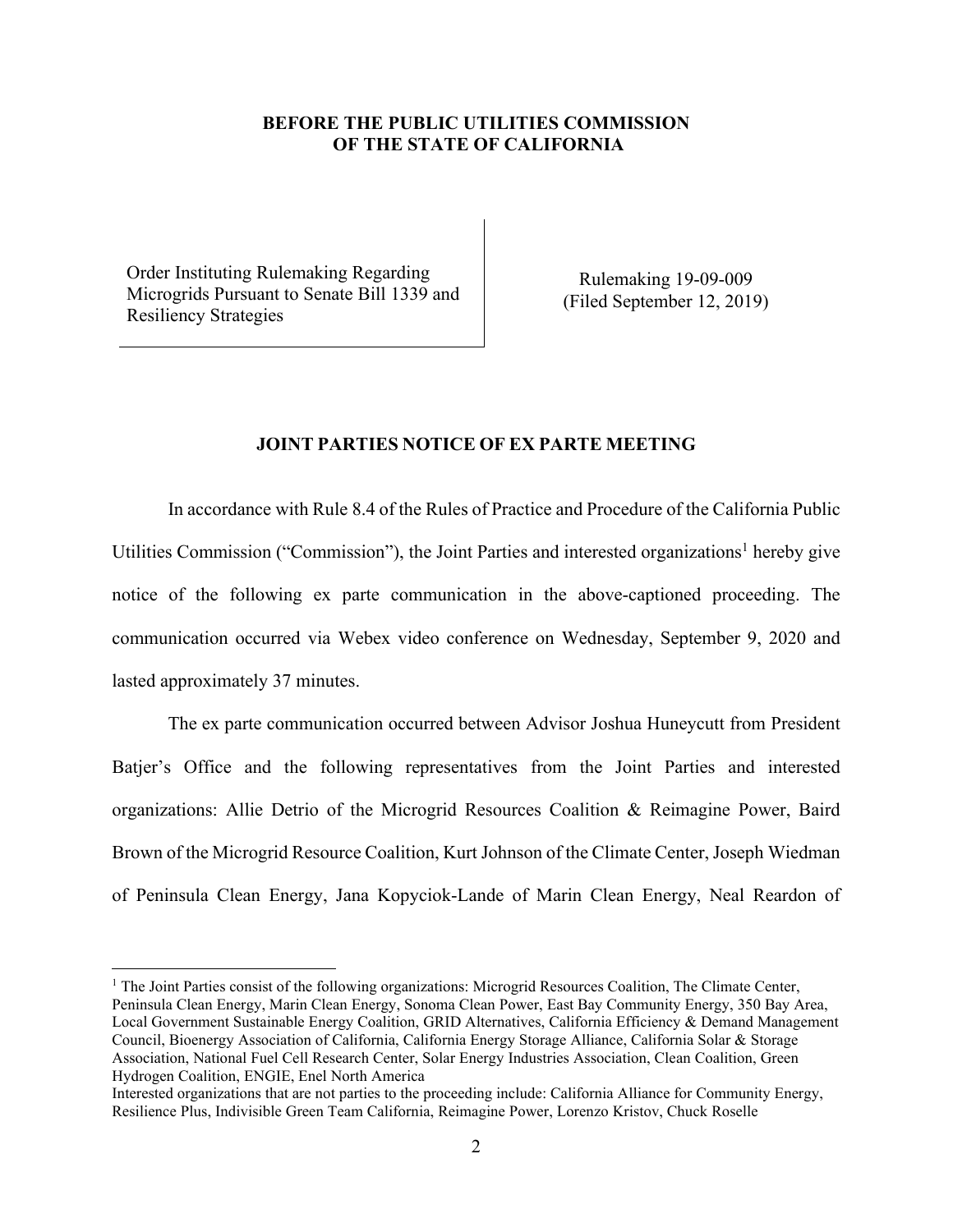Sonoma Clean Power, Samantha Weaver of East Bay Community Energy, Ken Jones of 350 Bay Area, Erika Morgan of the California Alliance for Community Energy, Marc Costa, Jennifer Berg and Demian Hardman of the Local Government Sustainable Energy Coalition, Stephen Campbell of GRID Alternatives, Jennifer Tanner of Indivisible Green Team California, April Rose Maurath Sommer of the Wild Tree Foundation, Serj Berelson and Greg Wikler of the California Efficiency & Demand Management Council, Julia Levin of the Bioenergy Association of California, Jin Noh of the California Energy Storage Alliance, Scott Murtishaw of the California Solar & Storage Association, Jack Brouwer of the National Fuel Cell Research Center, Rick Umoff of the Solar Energy Industries Association, Zack Woogen of the Green Hydrogen Coalition, Ben Schwartz of the Clean Coalition, Walker Wright of ENGIE, Marc Monbouquette of Enel North America, Carol Denning of Resilience Plus, Lorenzo Kristov, independent consultant and former CAISO employee, and Chuck Roselle, a concerned citizen and ratepayer.

The Joint Parties and interested organizations urged the Commission to reprioritize creating a new, separate tariff and rate schedule(s) for microgrids as called for by SB 1339 and further clarified by additional letters from the legislature (attached hereto). The Commission should focus the rest of the year on creating a single customer microgrid tariff with a process for stakeholder input. Issuing a Proposed Decision by December 1, 2020 with a draft single customer microgrid tariff will allow the Commission to meet the statutory deadline to facilitate the commercialization of microgrids. The PD with the draft tariff can be commented on by parties in December and a final tariff approved in January 2021 for immediate implementation. The parties further urged that the Commission develop a process and schedule for developing multi-customer microgrid tariffs that would be completed in the first half of 2021. A proposal that establishes a process and timeline for the Commission to commence microgrid tariff development is attached.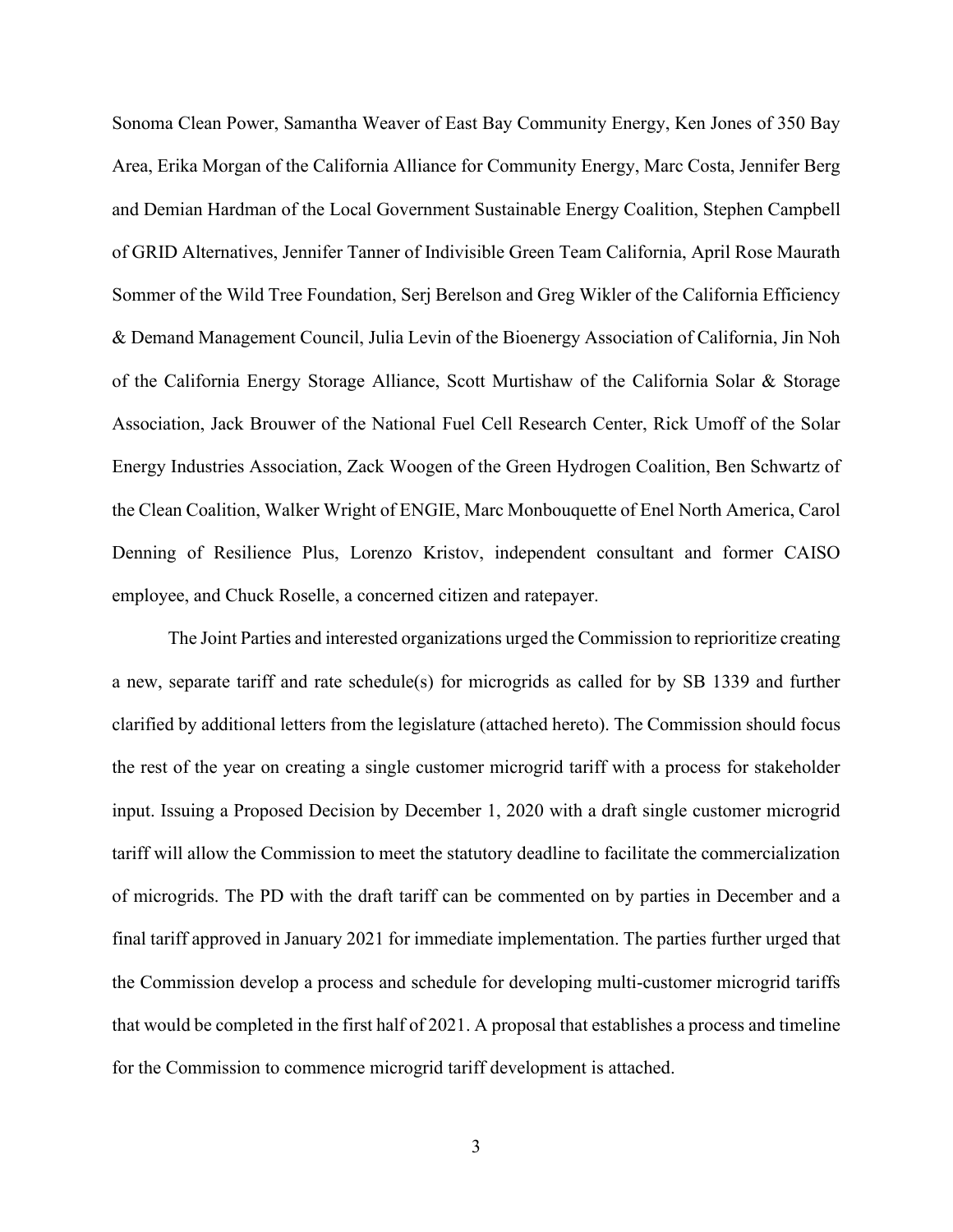25 different stakeholder organizations that represent a wide diversity of public interests are all respectfully requesting and strongly encouraging the Commission to focus on its statutory mandate to facilitate the commercialization of microgrids. The legislature has sent multiple letters clarifying and directing the Commission to create the new, separate rates and tariffs for microgrids that is called for in SB 1339. The Commission needs to listen to the public and the legislature. All the stakeholder organizations that attended the meeting agree on the urgent need for and support the development of new microgrid tariffs for customers and communities. Below and attached are a few of the comments made during the meeting.

**Local Government Sustainable Energy Coalition:** *Local Governments, by definition, serve constituents. The CPUC should err on the side of tariffs that don't disincentivize local governments to install clean, renewable, resilient energy systems (departing load charges, interconnection costs, etc.). How many cooling centers did we need last week? How critical are fire stations right now? Creating tariffs that enable shared community action through local governments is a good thing. The Commission should keep this in mind.*

**350 Bay Area:** *Microgrids help move us to the modernized, more flexible grid that President Batjer has said we need to move toward. Microgrids can really help us with our climate goals and with focused community resilience if battery storage and clean backup power are incentivized in a general microgrid tariff. That tariff needs to require the cooperation of the IOUs or a certain level of working with community choice agencies and local governments that has not yet happened. Those closest to their local communities know where the underserved, disadvantaged parts of their community are, as well as what facilities are critical and essential. Who is staff at the CPUC really leaning forward in their chair to listen to? The local governments*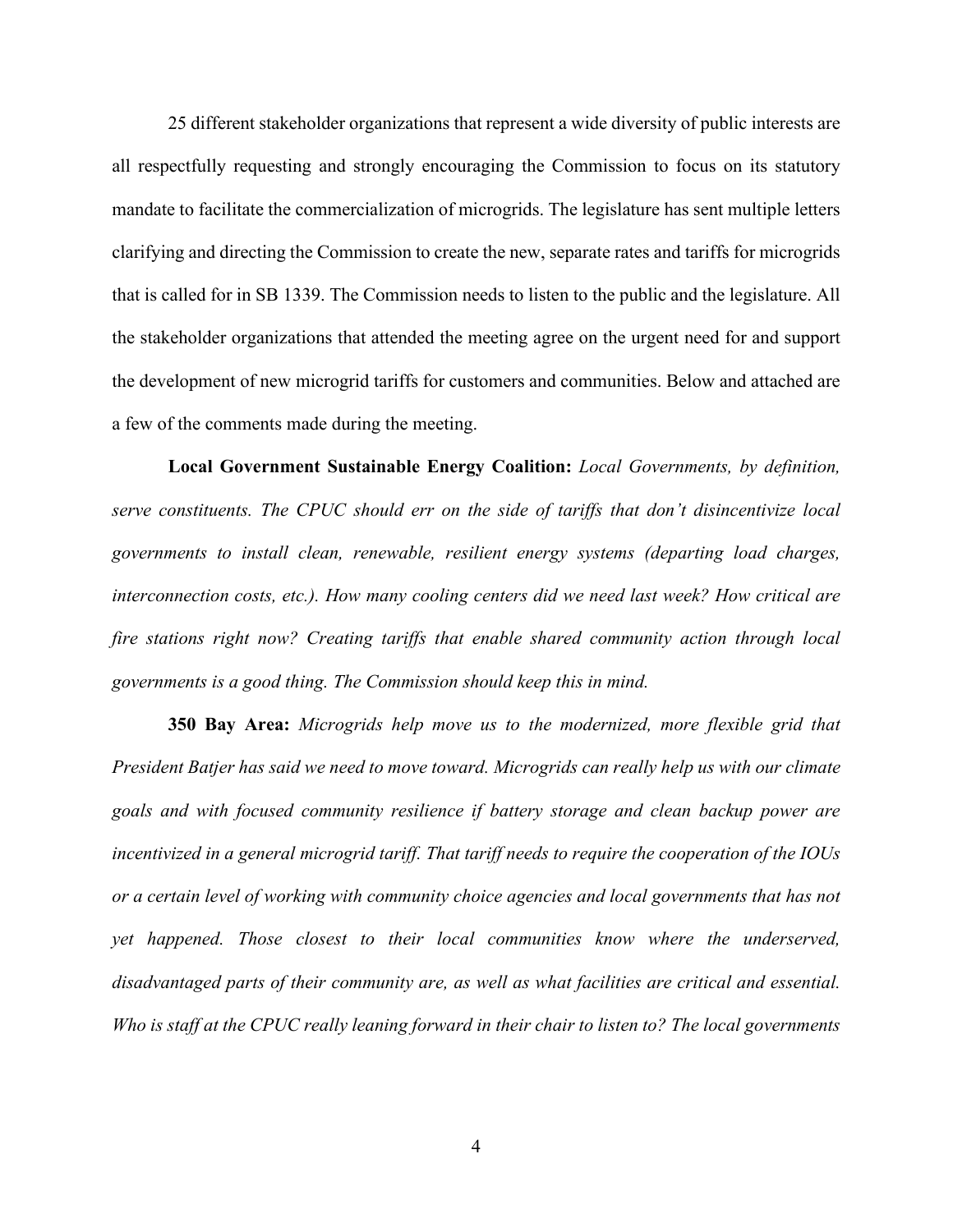*and CCAs that are making the extra effort to help the neediest in their community? Or the desperate-to-hold-themselves-together-financially IOUs?*

**California Alliance for Community Energy:** *We agree with all here that a robust commercial tariff by the end of the year is a mandatory threshold requirement. Without achieving this, the mandate of SB 1339 has not been reached. Fairly valuing resilience and clarifying participant roles – especially the IOUs – and streamlining interconnection and approvals, are all inherent in the development of the tariff structure we support. We underscore the urgency of achieving this transition as soon as possible. The Communities we represent should not have to face yet another fire season without significant progress towards greater resilience. The microgrid tariff must enable differentiation to incentivize microgrid development in and by the communities most at risk from power shutoffs.*

**GRID Alternatives:** *GRID supports the creation of a microgrid tariff by the end of 2020 and recommends that the Commission adopt a sub-tariff available to disadvantaged and lowincome communities. The sub-tariff elements should be discussed in a workshop. GRID also recommends the Commission adopt an equity program to manage customer intake of eligible subtariff recipients. This program should 1) be administered by a third-party, 2) not be capped at a maximum number of projects, 3) socialize costs across all distribution customers, and 4) prioritize DERs and encourage community participation.*

**Enel X North America:** *Enel is a leading provider of customer-facing clean energy solutions spanning demand response, solar + storage, and EV charging. These technologies can be deployed in multiple configurations, including microgrids, to deliver customer and grid-facing value. We urge the Commission to prioritize development of a standardized tariff for microgrid interconnection, dispatch and compensation. Such a tariff should allow for the streamlined*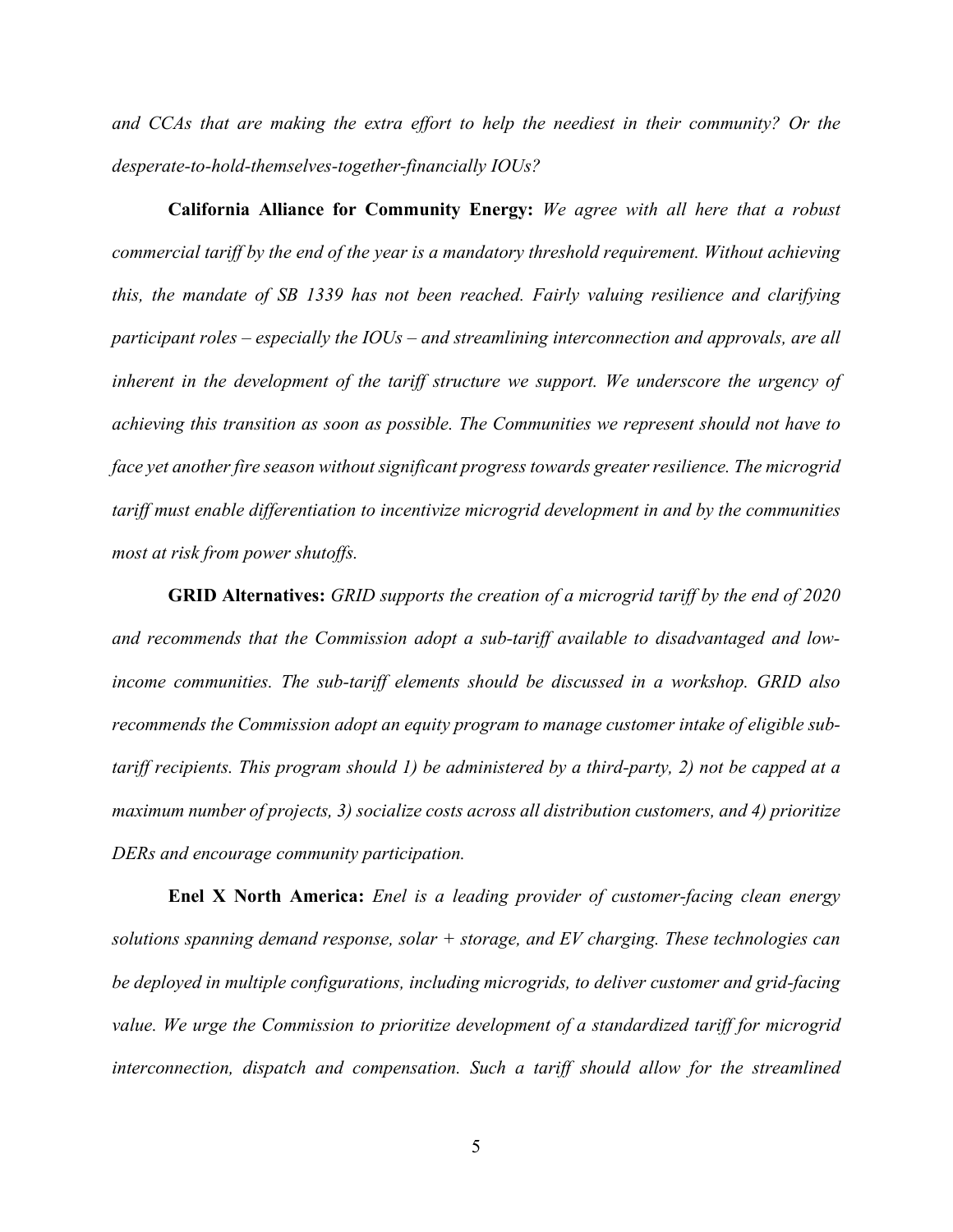*interconnection of microgrids regardless of the specific technologies and configurations that are deployed for a given project or site, and should focus interconnection studies on the net load or generation that the upstream system sees at the Point of Common Coupling. The tariff should also enable fair compensation for the flexibility and resiliency services that microgrids provide and would enable aggregations of customer microgrids to participate in CAISO markets.*

**Green Hydrogen Coalition:** *GHC is a California educational nonprofit founded in recognition of the game-changing potential of green hydrogen to accelerate decarbonization and combat climate change. GHC believes green hydrogen has a criticalrole in microgrid applications in fuel cells or as a drop-in fuel replacement for gas generating units, which are both commercially available today. The fundamental challenge for facilitating the deployment of commercially viable pathways to produce and use hydrogen today is how to achieve scale and reduce cost. Reaching commercial scale is not a technology issue, butrather a market design issue, and regulatory bodies have a key role in creating effective market design solutions. GHC believes a new microgrid tariff can support the scale-up required to advance green hydrogen use in microgrid applications and beyond, accelerating progress towards California's decarbonization goals while maintaining affordability, reliability, and resilience. The commercially viable opportunities for green hydrogen in microgrid applications are not currently promoted through existing tariffs.*

California is in a climate emergency and a much more serious energy crisis than in years past. Californians are currently suffering profoundly serious consequences as a result of wildfires, Public Safety Power Shutoffs, and rolling blackouts due to capacity shortfalls. The Commission must immediately focus on helping all communities in California become more resilient and safer by facilitating the wide scale deployment and mass adoption of customer microgrids.

6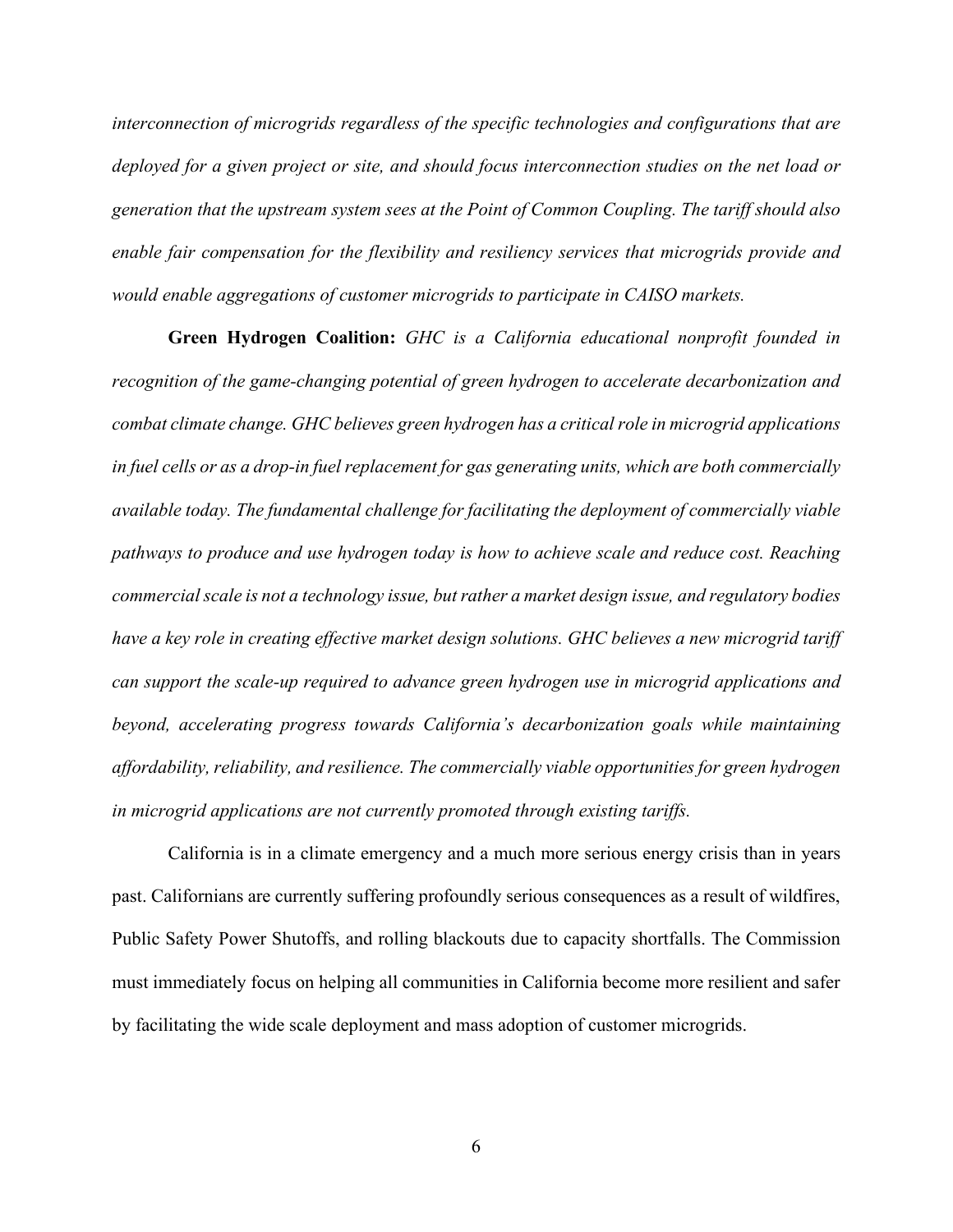This can be done effectively with the creation of microgrid tariffs that provide the market signals needed to leverage private investment in resilient energy solutions. Tariffs allow us to help the largest number of customers. The need for resilient energy across the state is too great to just rely on small, incremental policy changes or pilot programs. Hospitals, wastewater treatment facilities, schools, community centers, assisted living facilities, grocery stores, and all the other critical and essential services facilities we rely on every day needed to build microgrids yesterday.

Microgrids have sufficiently demonstrated their ability to provide safe, reliable, and resilient energy service to ratepayers in California and provide support to the grid when it is needed.<sup>2</sup> Today, Californians are suffering severe and dire consequences as a result of not having reliable power. The cost of slow and timid action is too great – California must act boldly to meet this moment. The Commission must focus on creating the new, separate rates and tariffs for customer microgrids to be widely and quickly deployed across the state. It is what is explicitly called for in SB 1339 and it is what is needed to ensure residents, businesses and communities are made more resilient in the face of natural disasters and power outages that threaten livelihoods, public health and safety, and the long-term sustainability of our great state of California.

All the meeting attendees appreciate the opportunity to meet with President Batjer's staff and look forward to further collaboration with the Commission and staff on these important issues.

Respectfully submitted,

*/s/ Baird Brown*

<sup>&</sup>lt;sup>2</sup> Miramar Marine Corps Air Station, Blue Lake Rancheria, and the Stone Edge Farm microgrids all carried their loads and voluntarily supported the grid during the recent rolling blackouts. *California Microgrids Flex Their Skills During Blackouts, August 25, 2020* <https://microgridknowledge.com/california-blackouts-microgrids-flexible-load/>